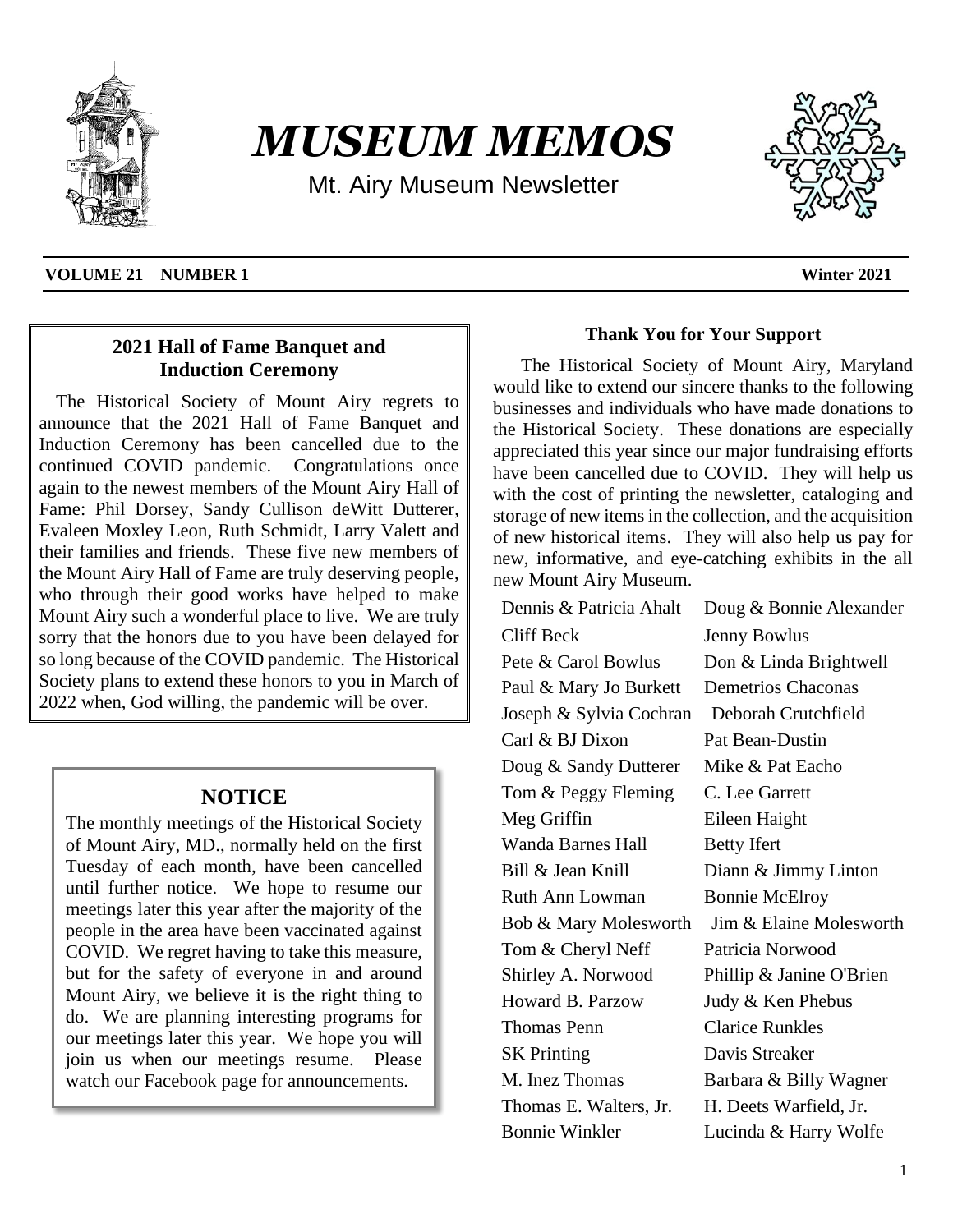## **Ridgeville Overpass Now Completed and Opened for Traffic**

**Total Cost of \$166,000 Will Be Borne Jointly by State and Baltimore & Ohio Railroad**

**Project Entirely Finished in About 135 Working Days**

#### **Eliminates a Hazardous Crossing on the Double Tracked Main Freight Line.**

Finishing touches on the Ridgeville grade crossing project here has been thrown open to traffic. Steel guard cables have been erected along the approach to the overpass and the completed project is but another step being made by the State Roads Commission to give Maryland motorists the finest, safest, highways in the country.



**Completed Ridgeville Overpass**

Erected at a total cost of \$166, 000 which is divided on a 50-50 basis between the State and the Baltimore & Ohio Railroad, the steel girder type structure, encased with concrete and having earth approaches require 135 working days to complete. Forbes-Murphy Construction Company, Baltimore, were the general contractors in charge of the project. The overpass was built to the rigid specifications of the State Roads Commission, spans two railroad tracks and has a clearance of 22 feet above the rails. Twenty-seven foot wide clear concrete approached lead to the bridge and the length of relocation is 2200 feet.

More than 50,000 cubic yards of earth were removed from the adjoining property of Clarence M. Murray to

fill in the highway approaches. All steel construction work was done by B&O workman. Approaches to the bridge have a grade of less than one-half of one percent. The overpass eliminated an extremely hazardous grade crossing on the freight cut-off on the main line of the Baltimore & Ohio from Point of Rocks to Baltimore. Beginning of the approach at either end is also located so that the curves are eliminated making a fairly straight stretch of highway from atop Parrsville hill to a point several hundred yards beyond the eastern end of the project.

When operations were at the peak, approximately 80 men were given employment, all local labor, possible being used. Completion of the Ridgeville project marks the finish of nine of 15 similar projects on the schedule of the State Roads Commission. The Gaithersburg project is going forward rapidly and 20 other crossings are slated for early elimination.

**Editor's Note:** The previous story appeared in the Mount Airy Community Reporter on Friday, December 5, 1930. It describes the "steel bridge", which crossed the Baltimore & Ohio Railroad's tracks just below Parrsville. The steel bridge is now gone, removed when the U. S. 40 expressway (now Interstate 70) was constructed, but the bridge abutments and western approach remains at the eastern end of Parrsville Road.

## **Discover the History of Mount Airy!**

Visit the Mount Airy Museum. See our operating train display that models the railyard once located on North Main Street. Other exhibits describe the businesses that served our community, the B&O Railroad and the children's hospital once located here. Open Saturdays and Sundays 12 noon until 4 p.m.

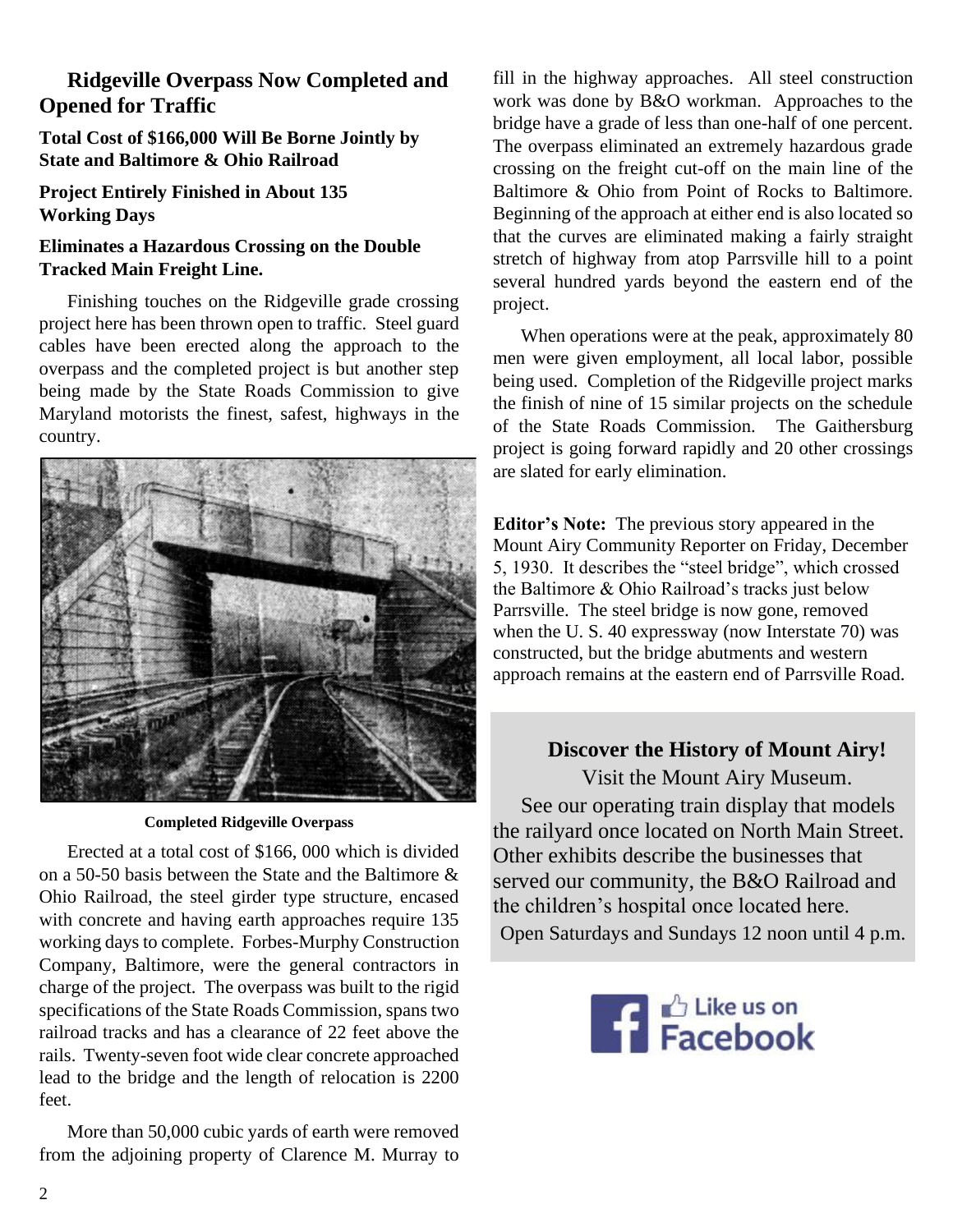## **Mount Airy's Contributions to Railroading**

Did you know that residents of Mount Airy were responsible for several of the major railroading innovations? Some of these innovations are still in use here in America and elsewhere in the world. Discover these technological break-throughs in the Mount Airy Museum's latest exhibit: "Mount Airy's Contributions to Railroading." This exhibit, created by members Larry Valet and Wayne Evans, is now complete and open for viewing. It includes a panoramic view of a portion of the Planes of Parrs Ridge, a model of one of the original steam locomotives and drawings of original railroad inventions.



**Mount Airy's Contributions to Railroading**

Exhibits in the works:

- The Fires of Mount Airy
- The Mount Airy Players
- The Civil War in Mount Airy

## **Membership Renewal and Annual Appeal**

For annual members, it is time to renew your membership in the Historical Society. We value your membership and hope you will take this opportunity to continue your support.

The Mission of the Historical Society is to foster interest in the Town History and its various landmarks. The Historical Society also operates the Mount Airy Museum, which is used to share the town's history - the artifacts, photographs and information in our collection. Normally the costs of fulfilling our mission, preserving our collection of artifacts, and preparing exhibits for the museum are paid by annual fundraisers such as the Boxes and Bags Bingo. In 2020 and now in 2021, we have had to cancel these fundraisers due to COVID. Therefore, we are appealing for your donation along with renewing your membership. Your active involvement and support through our Membership Drive and Appeal Campaign will help ensure that we can reach our goal of providing a better Mount Airy history interpretation and education for our community. A greatly appreciated donation may be sent to Mount Airy Historical Society, P. O. Box 244, Mt. Airy, MD 21771.

The Historical Society would like to extend a sincere "thank you" to all our members who have volunteered in any capacity, especially those who have kept the museum open for our visitors.

Once again, we are asking all of our members for your suggestions, ideas and comments for new museum exhibits and additional programs and projects. Any ideas you have, please write on the membership form. As always, we need volunteer hosts and hostesses to open the Museum and volunteers for other ongoing activities of the Historical Society. Please consider helping us and be sure to indicate your area of interest by checking the appropriate box.

When safe again to do so, we will recommence our monthly Historical Society meetings in the lower level of the Mount Airy Fire Company at 7 pm on the first Tuesday of every month except June, July and August. We hope you all will come join us.

Contact us with your ideas, suggestions and comments at: [mountairyhistoricalsociety@earthlink.net](mailto:mountairyhistoricalsociety@earthlink.net) .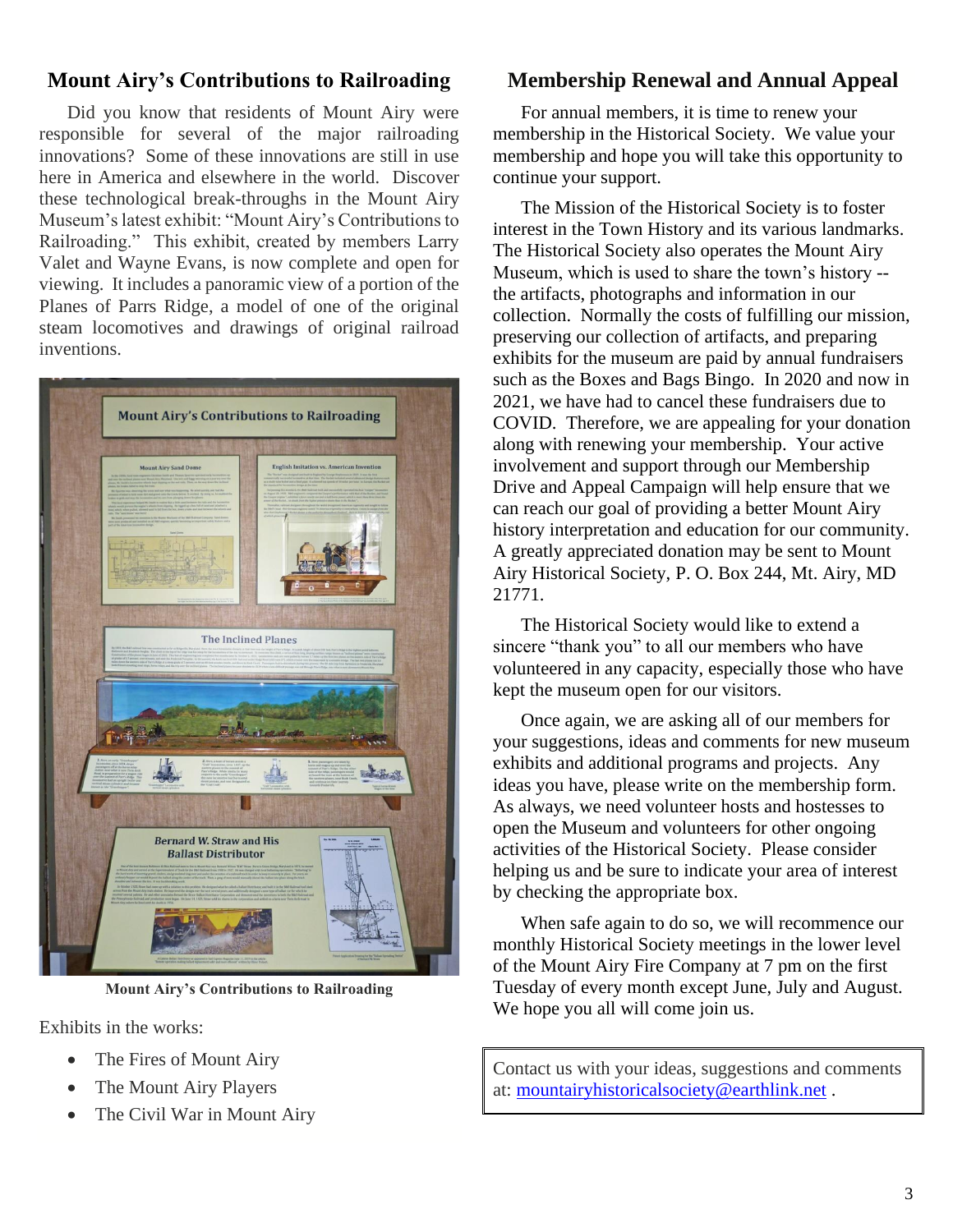**Editor's Note:** The following story is from the Mount Airy Community Reporter on Friday, February 14, 1941.

## **Local Canning Co. Plant Sale Totals Upwards of \$40,000**

#### **Raymond G. Brown, Local Huckster, Acquires Real Estate and Buildings for \$12,000.**

"Fair Notice!"

"Final Notice!"

"I have \$12,100 once!"

"I have \$12,100 twice!"

"I have \$12,100 the third and last time and she is sold to this gentleman on my left!"

So chanted A. J. Billig, president of A. J. Billig & Co., Baltimore auctioning form, last Monday, as he sold the buildings and real estate owned by the defunct Mt. Airy Canning Company to the high bidder, Raymond G. Brown, local huckster. Mr. Brown did not disclose what he proposed to do with the plant, formerly Mt. Airy's largest single industry.

Sale of the Mt. Airy Camming Company plant here – lock, stock and barrel―was begun at the premises shortly after 10 a.m. last Monday morning. A crowd of several hundred persons were on hand to witness the burial of the concern which in the past contributed immensely to Mt. Airy's economic well-being.

Bidders represented packing concerns from the eastern shore of Maryland, Baltimore City, Frederick and Carroll counties.

#### **Total Approximates \$40,000**

Sale of the local plant, together with all equipment, machinery, trappings, tools, labels, canned goods, trademarks, and a thousand and one items, brought a total figure approximating \$40,000. That, it was suggested by a person close to management when the concern was operated, by the late Senator Nelson H. Fooks, was some \$170,000 less than the original cost price of \$210,000.

At the outset, the auctioneer from his position of vantage in a chair, outlined the manner in which the property would be sold. First, he explained, the plant would be offered in an entirety and the bid reserved

until other methods of sale, looking to realizing the most dollars, were invoked.

A representative of Boston Iron & Metal Works, industrial colossus of Baltimore, put the high bid of \$26,000 on the place when it was offered in an entire unit. Then the crier unsuccessfully asked for bids for the machinery as a whole. His efforts to obtain a bid on real estate and buildings alone, likewise were fruitless.

#### **Sell Equipment Piecemeal**

For several hours thereafter Mr. Billig proceeded from building to boiler room and warehouse to garage, offering everything from soup to nuts in no less than 300 lots. For three hours he knocked off kidney beans, bright lithographed labels, generators powerful enough to light the entire town of Easton―everything, in fact, which the late Senator Nelson Fooks had acquired in some 20 years in building up what the auctioneer described as the most completely equipeed canning plant in the United States.

More than a ton of labels which cost the purchasers upwards of \$2,000 went for a quarter of that figure. A conveying system nearly new, installed a couple of years ago at a figure said to have exceeded \$5,000, went for something like \$500. A huge water tank, towering high over the buildings, was knocked down for \$43.00.

#### **Viner Station Goes For \$510.**

A filler, recently rebuilt and in which the owners had more than \$1,500 invested, brought less than a third of the cost price. The viner station at Cooksville, erected some years ago to accommodate growers in central Howard county, was purchased by Thomas & Co., Frederick canners, for \$510.

For several hours the auctioneer patiently asked for bids―and accepted figures which were ridiculously low when compared with the original cost price.

#### **300 Lots Offered**

Three hundred odd lots of merchandise―seed peas, boilers, a lot of coal, canned corn on the cob―were finally disposed of at a figure reputed to have totaled approximately \$25,000.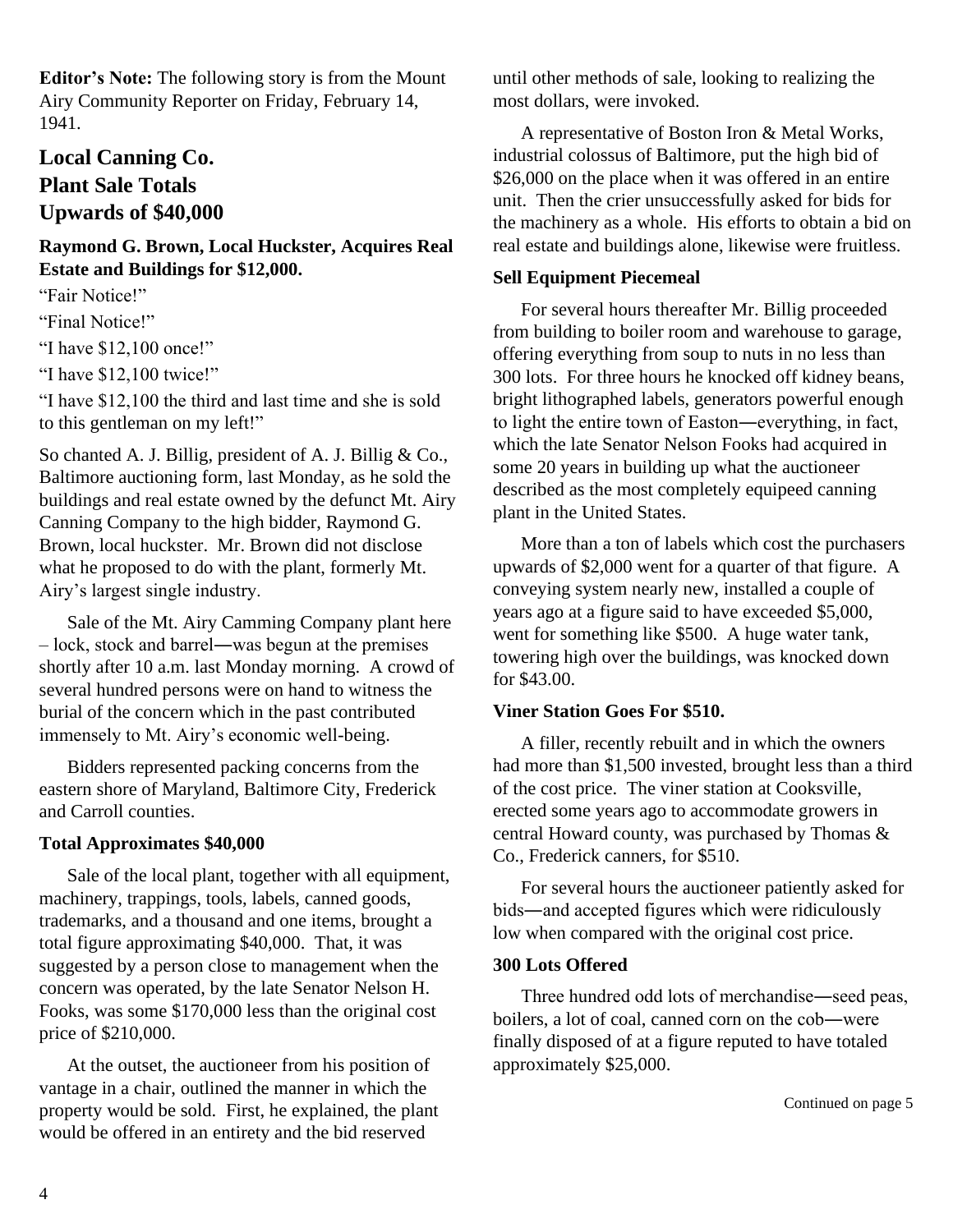### **Local Canning Co. Plant Sale Totals Upwards of \$40,000**

(continued from page 4)

The auctioneer, his several aides and buyers and onlookers then returned to the office where the plant was again offered as an entire unit, exclusive of the personal property and equipment. The second attempt brough results and the place was knocked off to the highest bidder, Raymond G. Brown.

A lot of ground on Hill Street, improved with a dwelling and office building, tenanted by Mr. and Mrs. William Merrick, was purchased by L. Pearce Bowlus for \$2,000. Bowlus also acquired another small tract of ground in the rear of Hill Street, his bid of \$20 being high.

#### **Large Interests Represented**

Included among the bidders were men who represented large Baltimore interests. There was the president and owner of White Coffee Pot, eating house chain; the president of Southern Packing Company whose purchases represented a tidy sum; the Lineboro Canning Company had representation as well as Feeser interests in Carroll county. The house of Phillips, Easton Shore packers, was also represented.

Disappointing, however, was the absence of a buyer who appeared inclined to buy and operate the property as a cannery.

The sale was conducted by Burton Proctor, Jr., in the capacity of Trustee of the Mt. Airy Canning Company, bankrupt. Steps toward winding up affairs of the town's largest single industry were taken last October when the corporation was adjudicated bankrupt in the United States District Court in Baltimore.

#### **Garrett County Property Sold for \$16,000.**

The Mountain Lake Park plant of the Mt. Airy Canning Company, on Tuesday was sold at public auction by Burton Proctor, Jr., Trustee in bankruptcy, to the Lambert Canning Company, Baltimore. The purchasers bid for the plant and equipment as an entirety was \$16,000. They plan, according to Mr. Proctor, to operate the plant as a cannery.

## **Support for the Mount Airy Hall of Fame**

The Historical Society of Mount Airy, Maryland would like to sincerely thank the following businesses in supported the 2020 Mount Airy Hall of Fame Dinner and Induction Ceremony. Please support them.

#### **Mount Airy Hall of Fame Supporters**

- American Legion Post 191
- Auxiliary to the Mount Airy Volunteer Fire Co.
- Blade Busters Lawn Cutting, Firewood, Snow Removal
- Blossom & Basket Boutique
- Browning Reagle Insurance Agency
- Burrier-Queen Funeral Home and Crematory, P.A.
- Catonsville Homes
- Charlie Condon, Real Estate Teams, LLC
- Convenience Catering & Concessions Marsha **Henley**
- Electrical Solutions Michael Dixon
- 4 County Lions
- George's Girls Jewelry & Repairs
- Green-Living Homes, LLC (Frank Dertzbaugh)
- In memory of Harvey Woodrow Wilson Tabler Doris Tabler Bujanowski
- Health Unlimited Family Fitness and Aquatic Center
- Jerry's Trophies, LLC
- J & J Trash Service
- Kiwanis Club of Mount Airy
- Marine Corps League LCPL Robert W. Deane Detachment #770
- Mary Hushour, Realtor Long & Foster
- MacKenzie A. Kantruss, Attorney at Law
- Mount Airy Ace Hardware
- Mount Airy Lions Club
- Mount Airy Main Street Association (MAMSA)
- NWSB Bank, A Division of ACNB Bank
- New York J&P Pizza
- Paul Clay, Real Estate Consulting RE/MAX Realty Plus
- Rotary Club of Mount Airy
- SK Printing
- Steve Jackson Real Estate Teams, LLC
- Team Bonnie and Maureen RE/MAX Realty Plus
- The Greater Mount Airy Chamber of Commerce
- The Mount Airy Inn
- The Plumbery Home Center
- Tim Barkley, Attorney
- Van Mar Associates, Inc. Engineers, Planners, Surveyors – T. Michael VanSant, President
- Wagner Meats / Mt. Airy Locker Co.
- WRF & Sons Plumbing & Heating, Inc.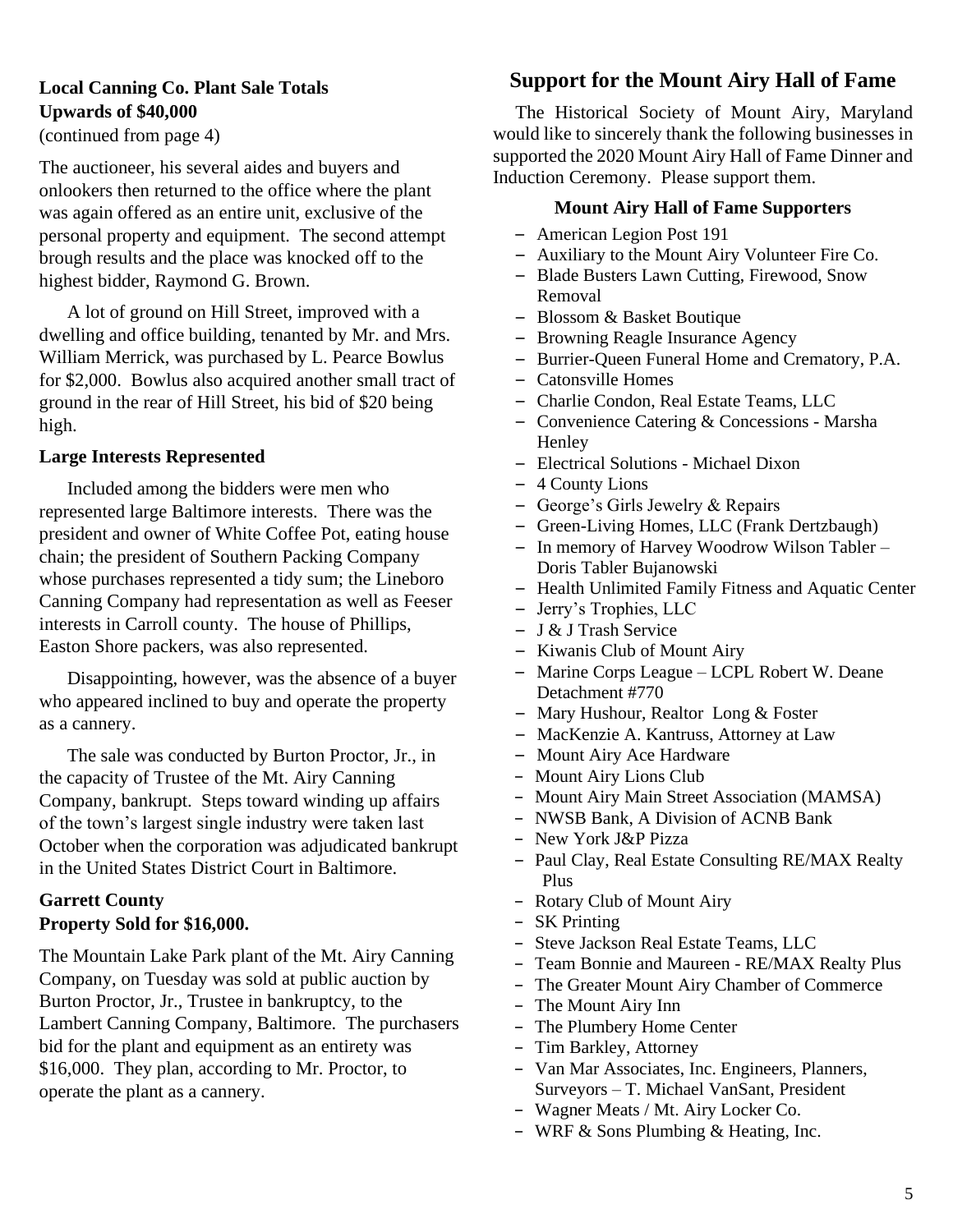## **Many Thanks to Micro Systems Engineering**

Our sincere thanks go out to Micro Systems Engineering for discounting the cost of the sound system and work preparing the interactive sound effects and audio messages used to describe the features and history of the Mount Airy Railyard exhibit.

## **Welcome New Members**

The Historical Society would like to extend a welcome to the following new member:

Anton R. Runkles

Welcome also to new Life Member Althea Miller.



tη **SMITH'S BOWLING ALLEYS** MT. AIRY

**Advertisements from the Community Reporter February 14, 1941, 80 years ago**





**Advertisement from the Community Reporter January 10, 1941, 80 years ago**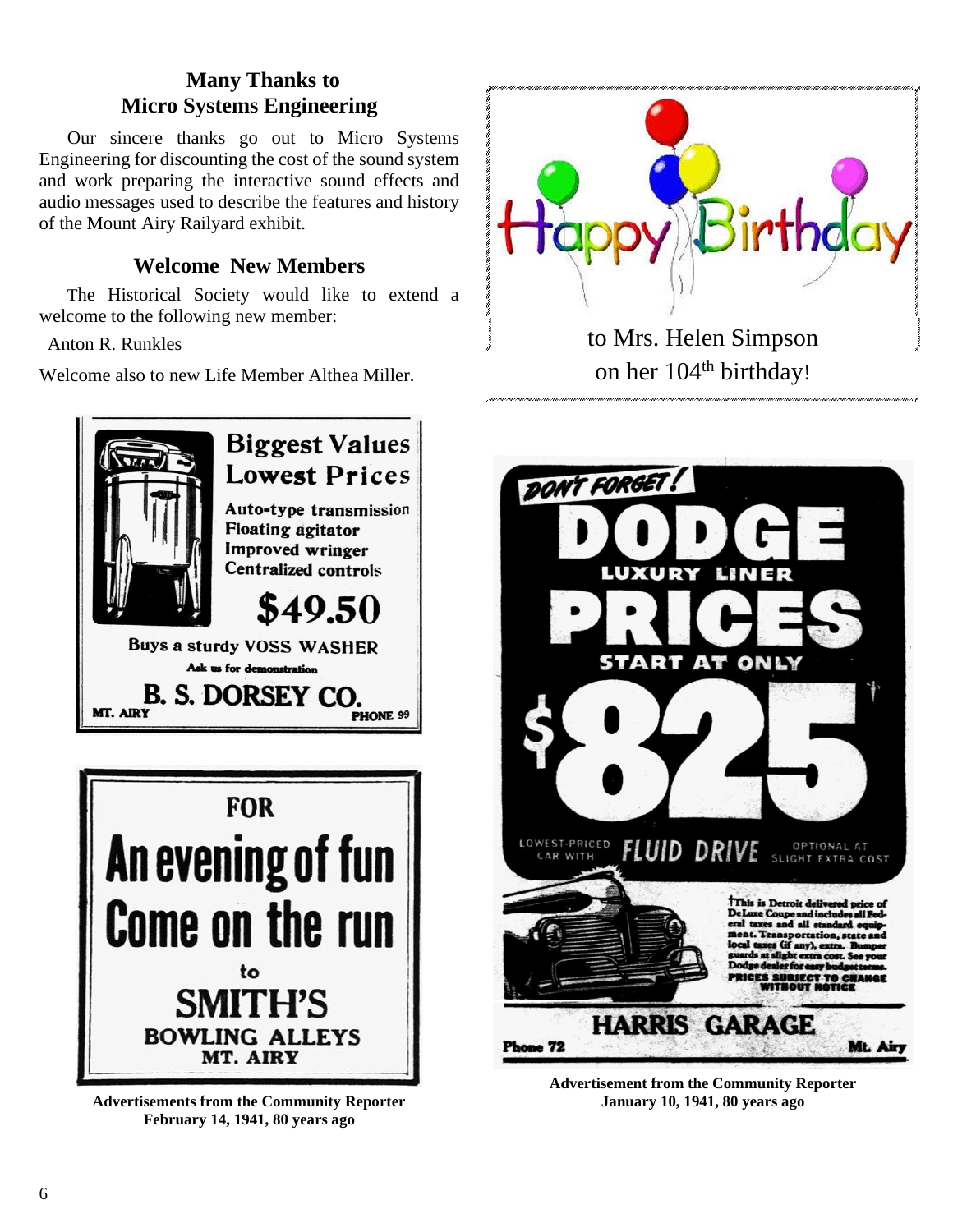#### **Historical Memories from Fifty Years Ago**

*Compiled by Mary Lynn Myers Kuhn*

The information for these Historical Memories was compiled from articles in the January, February and March, 1971 issues of the Community Reporter. The newspaper was the main source of information for Mount Airy residents and surrounding areas from November 29, 1929 until the last issue on July 1, 1983.

- Cub Scout Pack 734 awarded John Shank, son of Mt. and Mrs. Jack Shank, a Fox Minibike as a result of its drawing in fundraising for the pack in 1971. The pack is grateful to the community and especially Mrs. Henry Brown of Western Auto for providing the bike.  $1/1/71$
- Mt. Airy Ki-Wives hold yule party. The Mt. Airy Kiwanis Club were guests. President Peggy Holweck
- Turned the meeting over to Mrs. Pearl Bellison, Mistress of Ceremonies. A quartet of Rudy Watkins, Dave Manley, George Free and Dick Wilson entertained the group with Vic Barnes on piano. 1/1/71
- At the Druid Theatre this week Airport with Burt Lancaster and Dean Martin. Coming next: It's a Mad, Mad, Mad, Mad World.  $1/1/71$
- On December 20, 1899, the first complete county RFD Rural Free Delivery service, in the United States was inaugurated by the Post Office Dept. in Carroll County. Carriers received \$250 per year and the number of pieces of mail delivered in 1897 was 6, 831. There were four wagons with horses supplied by a Westminster liveryman. 1/8/71
- Thomas Boller, son of Mr. and Mrs. Clyde Boller, has been awarded a letter of commendation for his high performance on the National Merit Scholarship test. He scored in the upper two percent of 1971 high school graduates. 1/8/71
- Football stars for South Carroll, Joey Newcomer and Robert Shaw have been named to starting berths in the Tri-State Conference Honorary Squad. These titles are a credit to both the team and school as well as the individual honorees. 1/8/71
- A highlight of the evening of the Fireman's Banquet attended by 223 people on January  $7<sup>th</sup>$  was the presentation by the Howard County Police to 2 local firemen for outstanding service. Awards were presented to Doug Alexander and William Wagner Jr. for saving the life of an accident victim along Woodbine Rd. The president of the Mt. Airy Lions Club, Jack Boone, also presented these boys with Fireman of the Year Awards. 1/15/71
- Mr. and Mrs. Stanley Weeler of Washington County sold their property on S. Main Street, Mt. Airy, to Rev. and Mrs. Irvin Martin. Older residents will recall Mr. and Mrs. Emory then lived at the premises from the time they acquired it from Richard G. Molesworth in 1915 until their deaths in the 1930s.  $1/22/71$
- Russ Dennis was named 'Top Salesman' in the Potomac Edison Company, Eastern Division, for the year 1970. 1/29/71
- Pupil enrollment in Carroll County reached 16, 572. The Board of Education approved medical and dental examinations for pupils. 1/29/71
- The Mt. Airy Library will be starting its first Story Hour from  $10:30 11:30$  twice a month with Mrs. Janet Devinney for children aged  $4 - 7$  years.  $1/29/71$
- Burglars strike business places in Mt. Airy. On January  $18<sup>th</sup>$  Grimes Brothers Garage was entered by 'culprits' looking for money. Prior to that, the safe at Mt. Airy Milling Co. was damaged. On Jan. 21<sup>st</sup>, Myers Drug Store was entered from the rear and the thieves stole all the Timex watches in the display case. Some watches valued at  $$50$  – total loss of around  $$1,000$ .<sup>00</sup>. The same night Mt. Airy Milling was again entered with some damage.  $1/29/71$
- Mr. and Mrs. Carroll Boone announce the engagement of their daughter, Juanita Kay Boone, to Joseph Swann, III. 2/5/71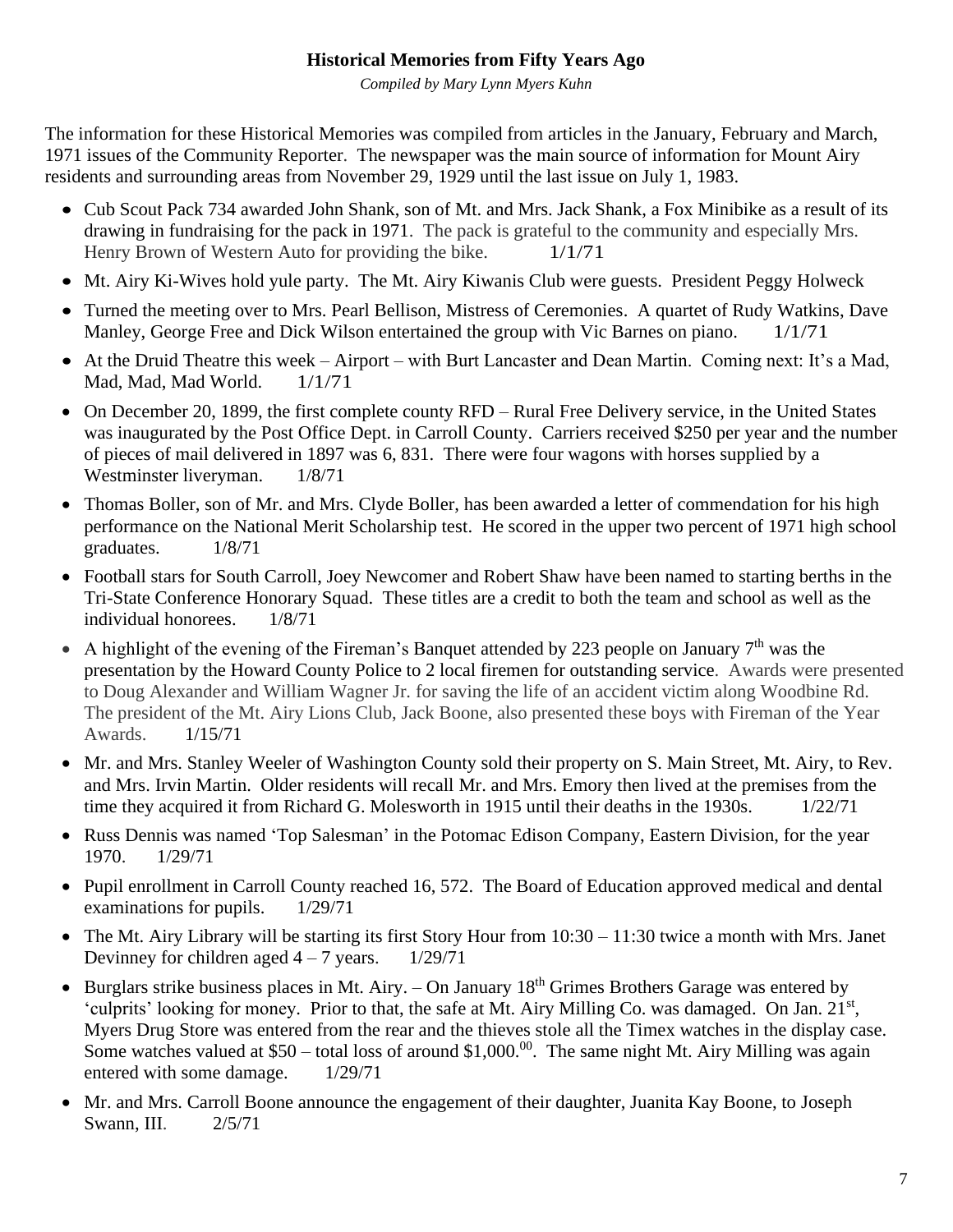### **Historical Memories from Fifty Years Ago (Continued)**

- The announcement of the appointment of Travis Norwood to be postmaster at Mt. Airy is made "much to the delight of the citizens of Mt. Airy." Mr. Norwood has been with the postal service since 1951. He is a graduate of Mt. Airy High School – was an employee of Smith and Wagner Grocery and worked for Mt. Airy Motors as a bookkeeper prior to entering postal service. 2/12/71
- Zeke Watkins, of the Mt. Airy Bowling Lanes, has organized a "Bowling for Heart" Tournament for the benefit of the Carroll County Heart Fund Drive. Mrs. Lewis Dixon, regular bowler of the Wed. Nite League, asked Zeke if he would do a tournament. His response – "Really disappointed haven't been asked before – it really is a good thing. Need special publicity? No, I'll just get on the public address system here and tell 'em all about it!" And that's just what he's been doing! Three carloads of volunteers from Mt. Airy toured C. C. General Hospital Cardiac Care Unit and will be going to work to meet the goal of \$15,000 for Heart in Carroll County. 2/12/71
- Gold Star Post 191, American Legion, recently contributed \$500 to Camp Westmar for underprivileged children. The "Countrymen" will be playing for the Oyster Roast on Feb. 21. 2/12/71
- The Dodge Boys at Jones Motors "figure you'd like a family car with sports car styling. Take a look at Charger – for  $$2,707$ .<sup>00</sup>. . 2/12/71
- A citizen of Mt. Airy writes a letter to the Editor: "I was wondering why the Mayor and Town Council purchased a new four-wheel drive truck with dump body. It is also equipped with a snow plow and cinder spreader. I was under the impression it was to be used to remove ice and snow from the streets. Upon asking a Councilman why nothing had been done to correct the slippery conditions on Fri., Feb. 5<sup>th</sup>, I was told the town could not afford to buy salt or cinders and that using the snow plow was a waste of time. Instead of investing in a new truck, it seems the town should have kept to the old truck and invested in some salt and cinders!" 2/12/71
- Five Mt. Airy teenagers, 16 and 17, were found delinguent in juvenile court and ordered to pay \$1,000 for plate glass windows shot out with a BB gun at Western Auto, Clyde Gue antiques, Tops Market, Hipsley & Albright and Morley Harrison's Store as well as 2 windows on Gillis Falls Road. The boys were put on probation and their drivers licenses were suspended. 2/12/71
- Scout Troop 460 held its annual banquet in commemoration of the 61<sup>st</sup> birthday of Boy Scouts of America. About 100 people including scouts, parents and families attended. 2/19/71
- Sgt. Linda L. Huff left the U.S. for a 2-year tour in Japan. She enlisted in the Air Force in 1969 after graduating from South Carroll High School in 1968. 2/26/71
- Morgan Chapel is preparing for its Centennial Year. One of the uniforms of the 1911 Chapel Band, donated by the wife of one of the band members, Mrs. Pearl Gosnell, is on display at Carroll County Farm Museum. 2/26/71
- Postage rate increases are planned *(sound familiar)* for May 13. postage stamps will increase to 8¢. 2/26/71
- Two boys contributing bringing South Carroll High School to one of the top wrestling squads this year are Larry Frederickson, a junior, and Charlie Conaway, a senior. 2/26/71
- Funeral services for Isadore Wilkins, 75, were held Feb. 5<sup>th</sup> at Sylvan Lewis Funeral Home. He has been in poor health for 7 years following a stroke. For many years Mr. Wilkins owned and operated a clothing store in Mt. Airy. The building has since been occupied by offices, a restaurant and second floor apartments. He was one of the original founders of Universal Building and Loan Assoc. serving as a director for 20 years. He was born in Russia and came to Baltimore with his parents when he was 11 years old. 2/26/71
- Carroll County teachers ratify new agreement. Salary has been set at \$7,040 for 1971–1972 and \$7,500 for 1972–1973. In addition, fringe benefits have been agreed upon. 3/5/71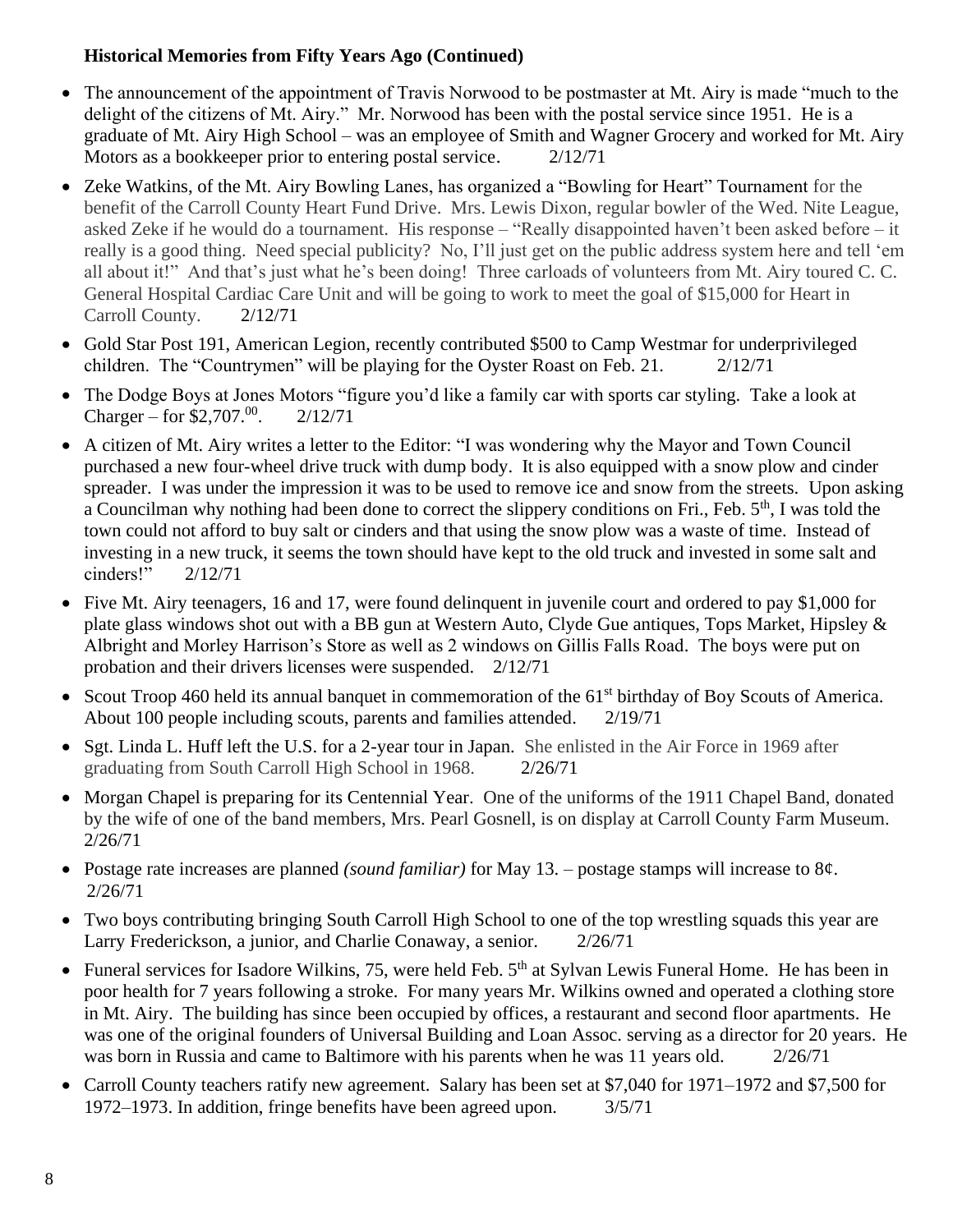#### **Historical Memories from Fifty Years Ago (Continued)**

- Mr. and Mrs. Charles Albert Hobbs IV announce the marriage of their daughter, Elizabeth Ross to William Joseph Blackert of near Mount Airy in Howard County at St. Michaels Church on February 20. 3/5/71
- Jay Newcomer, senior at South Carroll High School, has ben awarded a full 4-year football scholarship to Virginia Military Institute. 3/5/71
- Carroll County population is listed as 69,006 by the Census Bureau. The 1970 population was classified as 10.4% urban and 89.6% rural. The median value of owner-occupied homes in Carroll County was \$18,900, compared with \$11,100 in 1960. The median rent paid by tenants in 1979 was \$75.<sup>00</sup> a month compared with  $$61.<sup>00</sup>$  n 1960.  $3/5/71$
- Local Girl Scouts mark the 59<sup>th</sup> birthday of Girl Scouts USA with a banquet at the Fireman's Activity Building. 3/12/71
- South Carroll High School Concert and Symphonic Bands will present a Spring Concert on March  $10^{th}$  Concert under direction of Glenn Patterson. The Symphonic Band will be participating in the District VIII Band Festival at Linganore High School and the Cavalier Marching Band in the Apple Blossom Parade in Winchester, Va. 3/12/71
- Students named as finalists from South Carroll High School by the National Merit Scholarship Corporation, according to Chester G. Elder, school principal, are Michael Burdette, son of Mr. and Mrs. Kenneth Burdette of Mt. Airy, and Dennis Johnson and Judy Lambert. 3/12/71
- Fifty members and guests attended the Mt. Airy Saddle Pals annual banquet. Officers for the coming year are Fred Constantine, president; Oliver Baker, vice president; Sue Constantine, secretary; and Ruth Mills, treasurer. Oliver Baker retired as president and Tammy Lohman as treasurer. 3/12/71
- At the Four County Jaycees Board Meeting the topic of drug abuse was addressed by State Trooper Larry Ireland. Drug education is being planned in the schools and the Jaycees remind you that "Drug Abuse is Everyone's Problem." 3/19/71
- Ray Molesworth Jr., son of Mr. and Mrs. Raymond Molesworth, was promoted to Captain at Fort Richardson Army Base in Anchorage, Alaska. Before Alaska, Captain Molesworth spent one year in Thailand. He is a 1964 graduate of Mt. Airy High School and a 1968 graduate of Virginia Tech. 3/19/71
- Mrs. Hood's kindergarten class made fresh bread and homemade butter to conclude their study about the bakery and farm animals. 44 children went to Smith's Bakery in Ladiesburg to watch mass production of bread. Upon leaving each visitor was given a loaf of bread. Their next trip will be to visit Ideal Dairy in Frederick, then return to Mt. Airy to tour Mr. and Mrs. Leo Kraft's farm. 3/19/71
- Peoples Lumber and Supply has been maned a Participating Dealer in the nationwide "America's in a Fix-Up-Mood" campaign. The purpose of this campaign is to promote the benefits of home improvement and remodeling, "Community by Community, across the Country." 3/19/71
- The Mt. Airy Players have been rehearsing for their presentation of "Exit the Body", which will be presented April 3. The story is about a woman mystery writer who rents a house in a small New England town to relax and work and which turns out to be the rendezvous point for stolen jewels. Barbara Harrison, Joseph Richards, Martha Manhollan, Carolyn Davis, Dorothy Reed, John Steel, Ellis Leatherw```ood, Harry Arnold and Lewis Dixon star. 3/26/71
- Cadet Captain John H. Dertzbaugh has received the highest honor given by Valley Forge Military Academy Junior College in Wayne, Pa. The award, membership in the Order Anthony Wayne was conferred at ceremonies on Mar. 14. Membership is given for service "above and beyond the call of duty." He is the son of Mr. and Mrs. Frank M. Dertzbaugh. 3/26/71